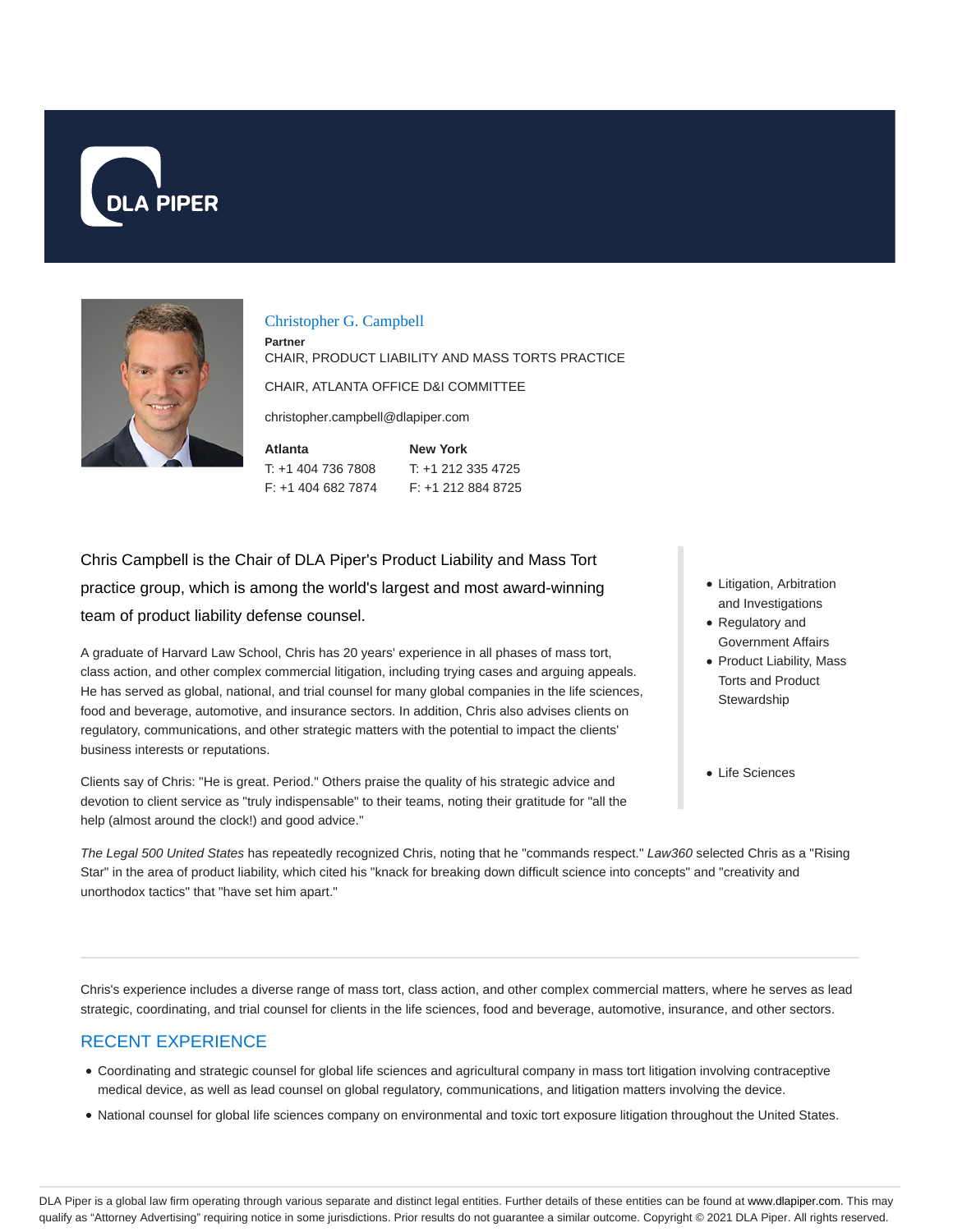- National trial counsel for global tire manufacturer for product liability matters throughout the United States.
- Lead counsel on a variety of class action matters involving global life sciences, automotive, and insurance companies.
- Counsel to global medical device manufacturer on regulatory, communications, and compliance issues.
- Counsel to global food and beverage company on product labeling, discovery, and other litigation matters.
- Counsel to global bank in civil litigation in the U.S. District Court for the Eastern District of New York involving allegations under the Alien Tort Statute related to terrorism attacks in Israel, including the development of expert motion and trial strategies.
- Counsel to global life sciences company in mass tort and class action litigation in the United States, Canada, Australia, and Europe involving smoking cessation medication, including the development scientific and expert motion and trial strategies.
- Counsel to global life sciences companies in mass tort and class action litigation involving hormone replacement therapy medications, including the development of scientific and expert motion and trial strategies.

#### RECENT TRIAL EXPERIENCE

- Trial counsel representing global tire manufacturer in product liability jury trial involving cement mixer accident, Benedict v. Hankook Tire Co., Ltd., United States District Court for the Eastern District of Virginia (2018).
- Lead trial counsel representing global tire manufacturer in product liability jury trial involving fatal church bus accident, Boyer v. Hankook Tire Co. Ltd., General Court of Justice, Superior Court Division, State of North Carolina, County of Iredell (2018).
- Trial counsel representing global tire manufacturer in product liability jury trial involving fatal cement mixer accident, Cone v. Hankook Tire Co. Ltd., U.S. District Court for the Western District of Tennessee (2017).
- Trial counsel representing global insurance broker in three-month civil jury trial involving allegations of breach of fiduciary duty, conspiracy, theft of trade secrets, and other allegations, Baldwin v. Aon Risk Services Companies, Inc., Superior Court of the State of California, County of Fresno (2017).
- Lead trial counsel representing global tire manufacturer in product liability jury trial involving fatal dump truck accident, Philpot v. Hankook Tire Co. Ltd., Circuit Court of Conway County, Arkansas, Civil Division (2016).
- Lead trial counsel representing global life sciences company in alleged environmental and toxic exposure jury trial, Ricci v. Aluminum Company of America, Supreme Court of the State of New York, County of New York (2015).
- Lead trial counsel representing the NAACP and other plaintiffs in housing discrimination lawsuit, Fair Housing in Huntington Committee v. Town of Huntington, U.S. District Court for the Eastern District of New York (2014).

#### OTHER EXPERIENCE/DECISIONS

- Viramontes v. Pfizer, Inc., No. 2:15-cv-01754, (E.D. Cal. Jul. 9, 2018), granting summary judgment and dismissing product liability claim against global life sciences company.
- Ralph Brown V. Michelin North America, Inc., 2015 WL 4757750, \*1 (E.D. Okla. Aug. 11, 2015) granting summary judgment to Michelin and Hankook Tire in product liability suit on causation grounds.
- Langston v. Pangborn Corp., 2014 WL 347718, \*1 (S.D. Miss. Jan. 31, 2014), granting summary judgment in alleged silica exposure toxic tort case on statute of limitations grounds.
- In re Prempro Products Liability Litigation, 738 F. Supp. 2d 887 (E.D. Ark. 2010), excluding plaintiffs' experts' opinion that estrogen-only hormone therapy causes breast cancer.
- Viramontes v. Pfizer, Inc., 2008 WL 2477443,\*1 (Cal. Ct. App. June 20, 2008), affirming summary judgment in pharmaceutical product liability claim based on inadequacy of plaintiff's expert evidence.
- In re: Bextra and Celebrex Marketing Sales Practices and Prod. Liab. Litig., 524 F.Supp. 2d 1166, 2007 WL 4170276, \*1 (N.D. Cal. Nov. 19, 2007), excluding as unreliable any expert opinions that pain medication causes heart attacks and strokes at most commonly prescribed dose.
- Zaremba v. Gen. Motors Corp., 360 F.3d 355 (2d Cir. 2004), affirming summary judgment and excluding expert testimony under Daubert in a catastrophic, multi-plaintiff rollover crash.

#### **CREDENTIALS**

#### Admissions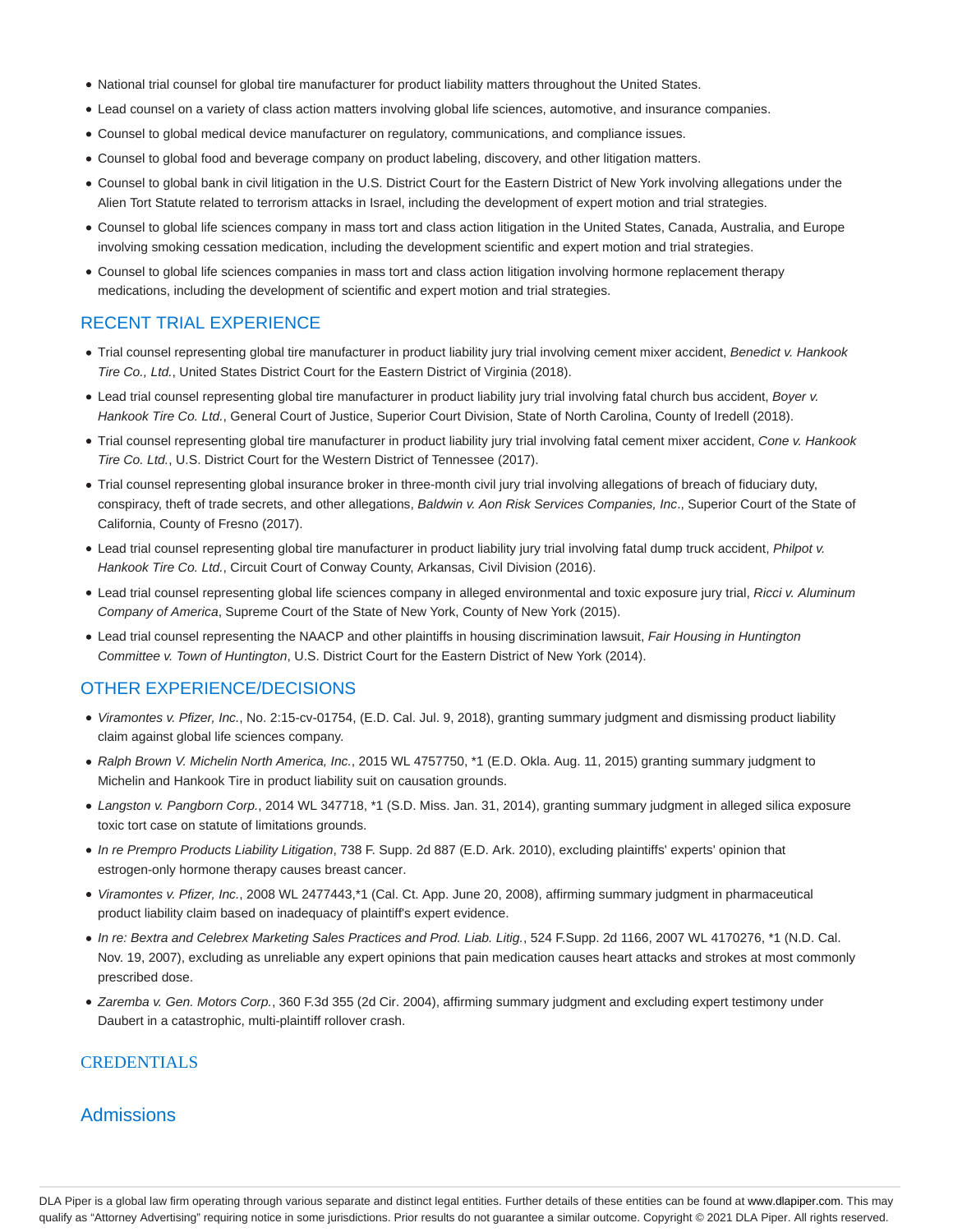- Georgia
- **New York**

## **Recognitions**

• The Legal 500 United States

2021 - Recommended, Product Liability, Mass Tort and Class Action: Pharmaceuticals and Medical Devices - Defense The Legal 500 comments, "Atlanta-based Christopher Campbell, who is described as 'excelling the clients' expectations leads the practice together with Loren Brown..." Clients say, "The way how one of the partners, Christopher G. Campbell, fills out the role as coordinating counsel is extraordinary. This is a substantial support for inhouse counsel even beyond the US matters. He makes sure to keep the relevant people in the business and across countries appraised of important developments that require action and is very well accepted and appreciated by the business." "Christopher Campbell has done outstanding work, leading many international topics in the last few years. It's has been such a pleasure to work with him on many international topics. He has always delivered his work excelling the clients expectations, working on numerous complex projects in such an efficient way. He has been available at all times for calls across the globe and has shown tremendous engagement for all questions we were seeking advice on." 2021 - Recommended, Product Liability, Mass Tort and Class Action: Consumer Products (including Tobacco) The Legal 500 comments, "Christopher Campbell [is] at the helm of the group which 'consistently achieves favorable outcomes.'" 2021 - Recommended, Product Liability, Mass Tort and Class Actions: Toxic Tort - Defense The Legal 500 comments, "Christopher Campbell in Atlanta chairs the product liability and mass torts practice..." 2019-2021 - Recommended, Product Liability, Mass Tort and Class Action: Automotive/Transport 2020 - Recommended, Product Liability, Mass Tort and Class Action: Pharmaceuticals and Medical Devices - Defense 2020 - Recommended, Healthcare: Life Sciences 2019 - Recommended, Product Liability, Mass Tort and Class Action: Consumer Products (including Tobacco) 2016-17, 2019 - Recommended, Product Liability, Mass Tort and Class Actions: Toxic Tort - Defense

• Law360 selected Chris as a "Rising Star" in the area of product liability law by Law360, which cited his "knack for breaking down difficult science into concepts" and "creativity and unorthodox tactics" that "have set him apart."

### **Education**

- J.D., Harvard Law School 2000 Harvard Negotiation Law Review, the International Law Journal and the Civil Rights-Civil Liberties Law Review Ames Moot Court Competition
- B.S., Philosophy and English, Austin Peay State University 1997 Outstanding Young Alumnus of the Year, 2002

## **Memberships**

- American Bar Association
- New York State Bar Association
- Georgia Bar Association
- Defense Research Institute
- Lawyers for Civil Justice
- U.S. Chamber of Commerce

### **INSIGHTS**

Chris regularly speaks and writes on the topics of product liability, mass torts, and class action litigation, as well as the attorney-client privilege, expert witnesses, pharmacovigilance, trial tactics, and other topics.

He is co-author of the book Expert Witnesses: Products Liability Cases (West 2d ed. 2012), an in-depth guide to expert witness development in all types of product liability and mass tort matters, including pharmaceutical, environmental and toxic torts, automotive, industrial accidents and children's and consumer products. He co-authored the article "Sacking the Monday Morning Quarterback: